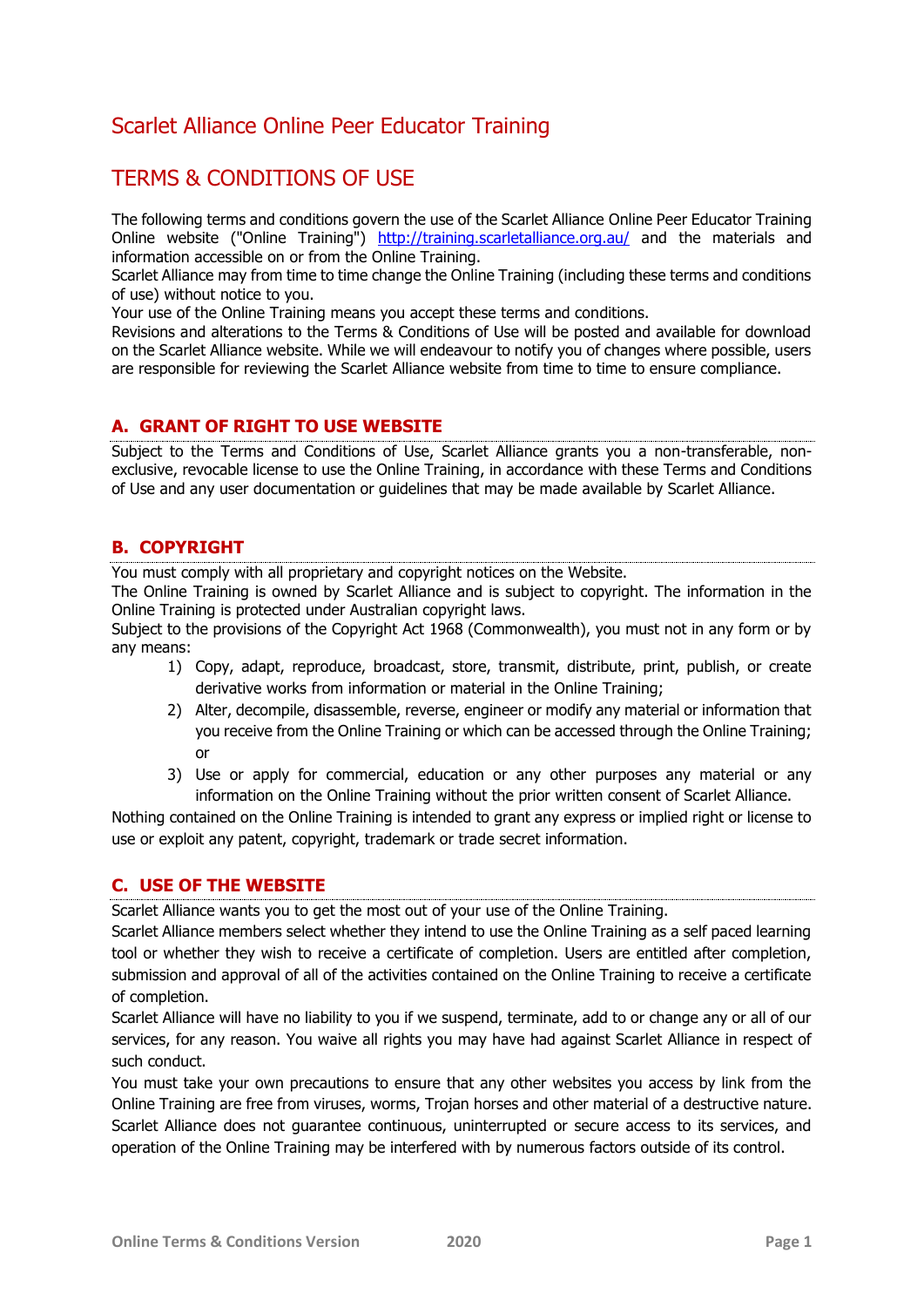In addition, Scarlet Alliance is not responsible for any deletion, alteration or loss of data due to network or system outages, file corruption, accidental deletion or for any other reason whatsoever.

Scarlet Alliance does not guarantee server reliability, speed or consistency and provides the Online Training and its services "as is" without any warranty or condition, expressed or implied, to the extent permitted by law.

### **D. WARRANTY AND LIMITATION - Scarlet Alliance**

- 1) Scarlet Alliance specifically disclaims all implied warranties and conditions including, without limitation, the implied warranties and conditions of title, merchantability, fitness for a particular purpose and non-infringement. Under no circumstances, including but not limited to any act on the part of Scarlet Alliance will Scarlet Alliance be liable for any indirect, incidental, special and/or consequential damages or loss of profits whatsoever which results from any use or access of, or any inability to use or access the Online Training.
- 2) None of Scarlet Alliance, its Executive Committee, any of their Executive Committee members or employees, makes any representation or warranty as to the reliability, accuracy or completeness contained in the Online Training and none of them accept any responsibility arising in any way (including negligent) for errors in or omissions from, the information contained on the Online Training.
- 3) Scarlet Alliance and its Executive Committee members and employees exclude all liability for any loss or damage (including direct, special or consequential loss or damage) arising from the use of, or reliance on, the information contained on this Online Training.

## **E. GENERAL**

- 1) Part or all of any provision of these Terms and Conditions of Use that is illegal or unenforceable may be severed from these Terms and Conditions of Use and the remaining provisions will continue in force.
- 2) These Terms and Conditions of Use (including any additional terms set out in the Online Training or notified to you by Scarlet Alliance) constitutes the entire agreement of Terms and Conditions of Use between you and Scarlet Alliance in relation to its subject matter and supersedes any prior representations, warranties, understanding or Terms and Conditions of Use that relate to the same subject matter.
- 3) Any controversial claim arising out of or in connection with these Terms & Conditions of Use may, at Scarlet Alliances sole discretion be settled by binding arbitration by reference to a commercial dispute resolution centre. In such case, you agree to be bound by the ruling of the arbitrator and the costs of the dispute are borne by the originator of the claim.
- 4) The failure by Scarlet Alliance to act with respect to a breach by you or others is not to be taken to be a waiver of its right to take action with respect to subsequent or similar breaches.

## **F. SUPPORT**

Support is offered by contacting the Scarlet Alliance National Training and Assessment Coordinator at [santap@scarletalliance.org.au](mailto:santap@scarletalliance.org.au) or by phoning the Scarlet Alliance Sydney office during business hours on (02)9517 2577 between 10am and 5pm on Tuesday to Friday.

## **G. Scarlet Alliance Online Agreement**

This Agreement to the Terms and Conditions of Use ("Agreement") is a contract between you and Scarlet Alliance, Australian Sex Workers Association, ("Scarlet Alliance"). It sets out the terms and conditions under which you may access the Scarlet Alliance Online Peer Educator Training. Please read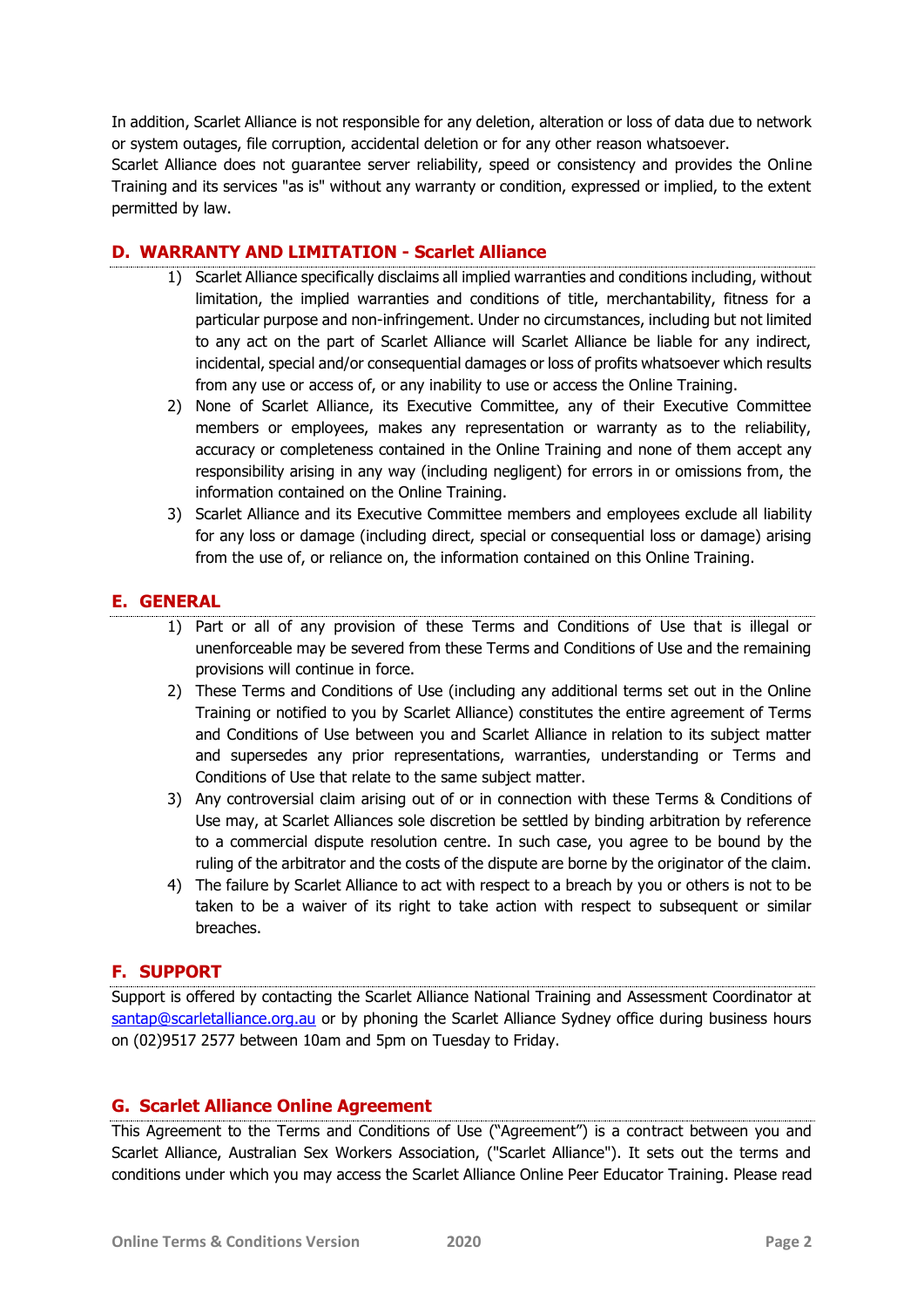the following terms and conditions carefully before applying to be enrolled. By completing the enrolment process, you are agreeing to be bound by the terms and conditions of this Agreement.

#### 1. INTERPRETATION.

In these Conditions:

"Agreement" means an agreement between you and Scarlet Alliance to be supplied with a login (licence) to access online learning products. The Agreement consists of the Terms and Conditions of Use contained in this entire document and any written variations to this document available on the Scarlet Alliance website.

"Intellectual Property Rights" includes all rights in respect of copyright, trademarks, patents, designs, protection of confidential information, whether arising under statute or otherwise.

#### 2. THE AGREEMENT

2.1 What is the Agreement?

The entire Agreement between you and Scarlet Alliance for the use of the Scarlet Alliance Online Training is:

(a) Terms and Conditions of Use; and

- (b) the terms of the supply of the login (licence).
- 2.2 When the Agreement is formed
- An Agreement exists between you and Scarlet Alliance once:
- (a) Scarlet Alliance accepts an enrolment from you; and supplies log-in information.
- 2.3 Each enrolment is a separate Agreement.

#### 3. ELIGIBILITY AND APPLICATION FOR ENROLMENT

#### 3.1 Eligibility

The online training is only available to members of Scarlet Alliance. If you are a sex worker who is not a member of Scarlet Alliance but wish to become a member of Scarlet Alliance you can complete a membership application form available at <http://www.scarletalliance.org.au/who/join/> . Once approved for membership, an application for the Online Training can be made. If you are an existing member of Scarlet Alliance you may apply for enrolment.

#### 3.2 Application for Enrolment form to be completed

You must complete an Application for Enrolment form and submit to Scarlet Alliance via email. By completing the Application for Enrolment Form you will be confirming your acceptance of the Terms and Conditions of Use.

#### 4. ENROLMENT AND NOTIFICATION

#### 4.1 Notification

Scarlet Alliance will issue an email of notification of eligibility to the email address provided on the enrolment form. If deemed eligible you will be supplied with login details.

4.2 Enrolment

Once assessed as eligible for the online training, you will be enrolled by Scarlet Alliance and supplied with a username and login (licence) from Scarlet Alliance.

#### 5. INTELLECTUAL PROPERTY RIGHTS